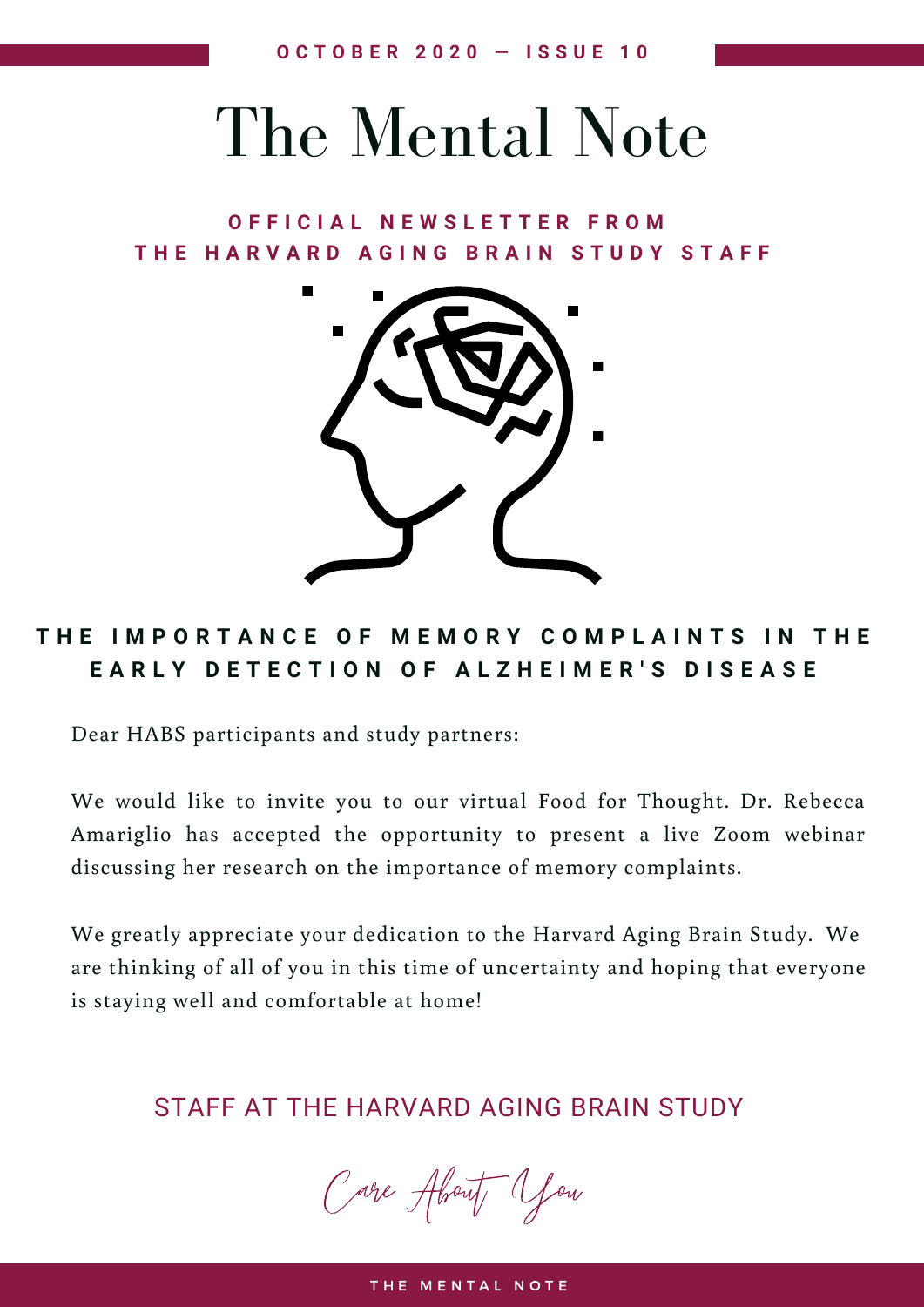## **T H E I M P O R T A N C E O F M E M O R Y** COMPLAINTS IN THE EARLY DETECTION OF **A L Z H E I M E R ' S D I S E A S E**

Subjective cognitive decline (SCD) refers to an individuals' self-reported experience that their memory is deteriorating compared to their previous ability level, but clinicians find that they are still performing within the normal range on standardized cognitive tests.

Studies have shown that 50% to 80% of older adults report some form of perceived decline in their cognitive abilities.

People sometimes notice this change in relatively uneventful situations like remembering if they've already told someone something, not being able to think of the right word to finish a sentence or losing their train of thought in a conversation or presentation.

While memory complaints are quite common as individuals age, some changes in memory may be early harbingers of cognitive change due to a pathological process such as Alzheimer's disease (AD).

Evidence suggests that older adults reporting SCD are at a greater risk of future cognitive decline and dementia than individuals who are cognitively unimpaired and do not have SCD.

SCD can impact a person and their families in several ways, from difficulties performing everyday activities like cooking and cleaning to living with and managing disease. SCD can also affect emotional and social functioning and overall quality of life. Reports of subjective decline are often accompanied by mild symptoms of depression or

anxiety, but these symptoms are not considered to be the cause of SCD. They might occur with SCD because of a common underlying cause, or as a result of SCD itself.

Recent research has shown that older adults with SCD have an increased likelihood of having elevated levels of beta-amyloid and tau (proteins known to be associated with AD), in their brain.

This shows that biological changes related to AD pathology may underlie SCD, and that these memory complaints may become more frequent closer to the onset of objective cognitive impairment.

In her talk, Dr. Amariglio will discuss the latest research in which types of memory complaints are more reflective of normal aging and which may increase risk for future cognitive decline in older adults who are currently healthy. She will also discuss the importance of observations of a family member or friend in providing their perspective on participants in research studies.